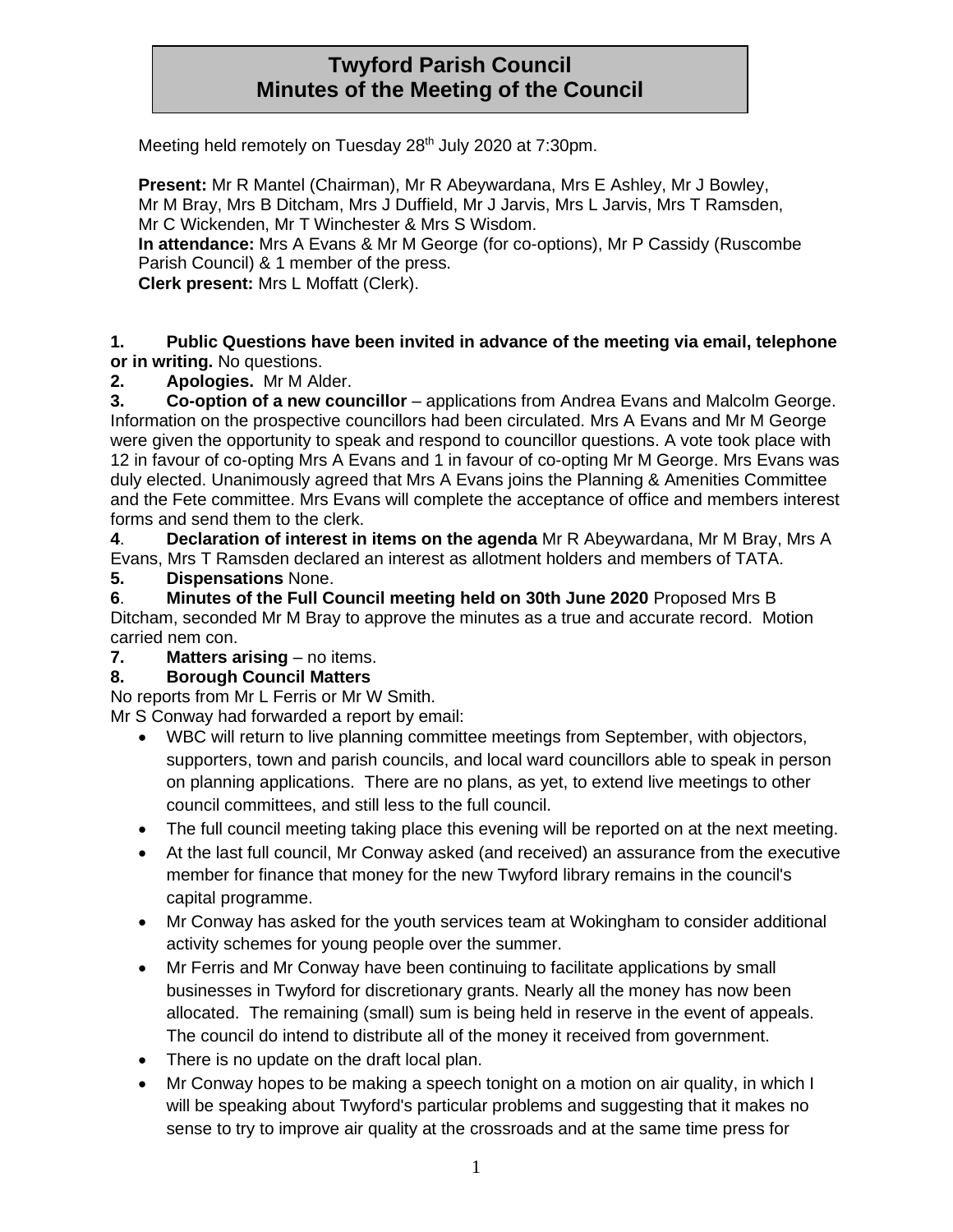inclusion of 150 new houses at Bridge Farm in the local plan; development on that scale there will inevitably increase queues at the crossroads.

• Mr Conway will also be speaking on a motion this evening related to trying to persuade government to reduce the housing numbers imposed on Wokingham Borough. Those numbers were completely out of line with local need even before Brexit and Covid; now they look absurdly inappropriate given the likely demand for new housing.

There were no questions for any of the Borough Councillors.

**9. Liaison with Ruscombe Parish Council** Mr P Cassidy reported. Two new councillors have been co-opted. There are concerns around the draft local plan and worries for future development in Ruscombe. The neighbourhood plan is being prepared for proof reading and will then be shared with Twyford Parish Council. The Council have purchased a new movable speed indicator costing approximately £2,000 which is currently located on Ruscombe Lane. The community orchard on Pennfields is progressing and plans for keeping the trees watered are in place.

**10. Reports and to receive any recommendations from committees**

## **10.1. Planning and Amenities Committee** 30.06.20

Minutes have been circulated and there were no further items to report.

## **10.2. Parish Lands Committee** 14.07.20

Mr J Bowley highlighted items 6.1,7.1,8.1,8.5,9.2.1,9.2.3,9.4,9.10 & 10.

**10.2.1** The committee **RECOMMEND to Full Council** approval of the water supply quotes totalling £2,310. Motion carried unanimously.

The clerk reported that the committee had requested a second quote for the Thames water part however alternative suppliers were not willing to quote for such a small job. The clerk has liaised with Mr Bowley to accept the initial quotes.

Mr R Abeywardana reported on the Green Prescription. The group have met with the social prescribers and are working with a horticultural therapist. They are looking at how much land they would require and what equipment is needed. Proposals will be brought to the next meeting.

# **10.3. Finance and General Purposes Committee** 21.07.20

Capital account to 30.06.20 – noted.

Mr C Wickenden highlighted items 6.1, 6.6 and 8.1.

**10.3.1** The committee **RECOMMEND to Full Council** to use Community Infrastructure Levy (CIL) monies to fund entrance bollards of £750. Motion carried unanimously.

**10.3.2** The committee RECOMMEND to Full Council to make a grant of £250 to Twyford Comets (U14 Dutch tour).

Mr J Jarvis proposed an amendment to the recommendation to make a grant of £500. Agreed to the amendment with 9 in favour, 4 against, 1 abstained.

The substantive motion to **RECOMMEND to Full Council** to make a grant of £500 to Twyford Comets (U14 Dutch tour) was carried with 10 in favour, 2 against, 2 abstained.

**10.3.3** To propose no change to the standing orders and not to limit the term of consecutive office years for Council Chairman and Vice Chairman.

There was a lengthy discussion on this proposal. Councillors requested the following: A discussion as a full council.

Information on the pros and cons of limiting the term of Chairs and Vice Chairs.

Why have other parish councils elected to limit the term of the Charman / Vice Chair? Report on the pros and cons presented to the Council.

Brief summary or presentation from trainer Kim Bedford on why this was suggested as best practise.

Succession planning and training / mentoring scheme.

How does the Council encourage people to stand so they have more choice / turnover?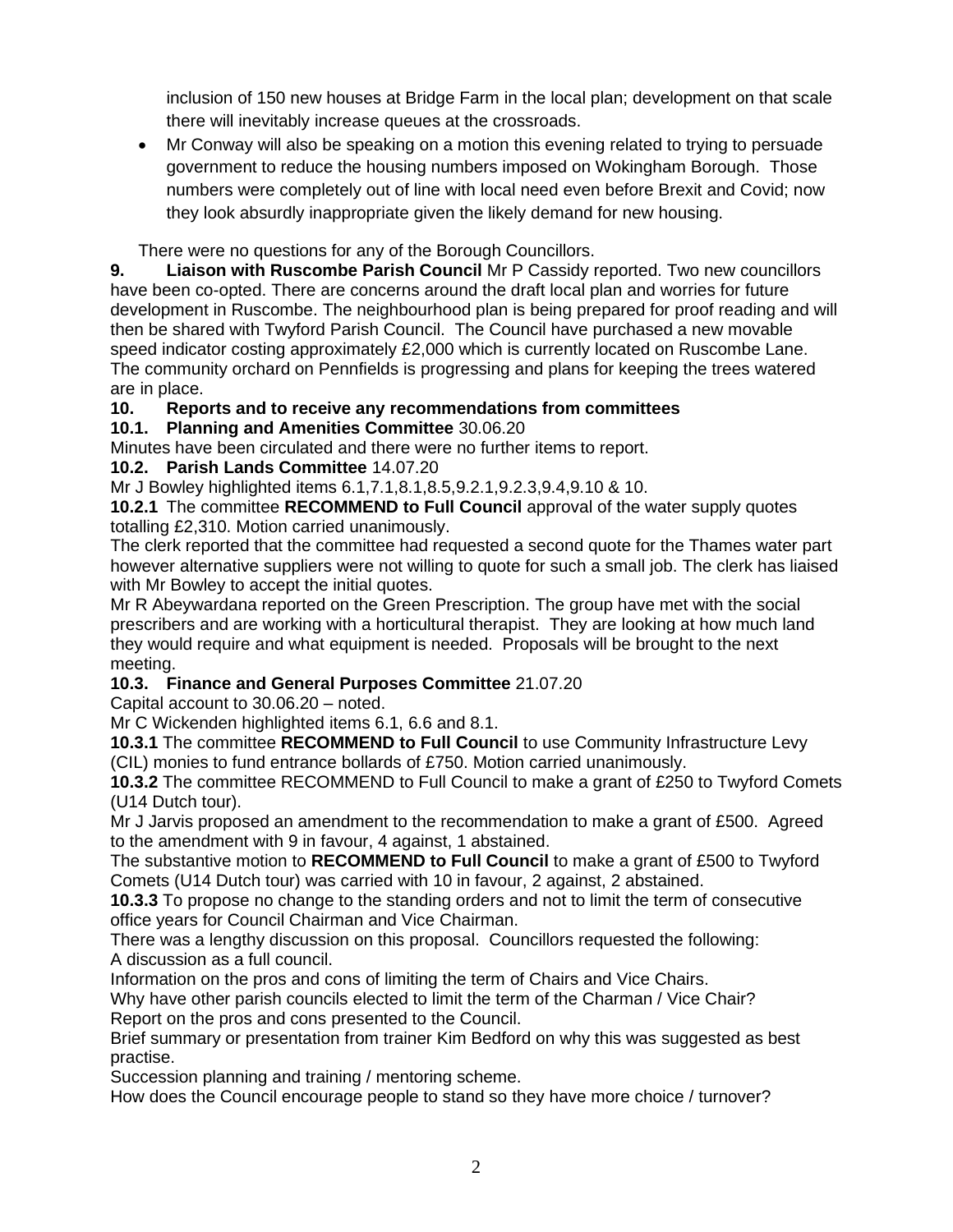Proposed Mr T Winchester, seconded Mr J Jarvis to refer items 10.3.3 & 10.3.4 back to the Finance Committee for further discussion. Motion carried with 11 in favour, 1 against, 2 abstained.

**10.3.4** To propose no change to the standing orders and not to limit the term of consecutive office years for Committee Chairman and Vice Chairman. As above.

**10.3.5** The committee **RECOMMEND to Full Council** to use Community Infrastructure Levy (CIL) monies to fund Stanlake Meadow Copse water supply £2,310. Motion carried unanimously.

**11. Other representatives reports** Mrs B Ditcham reported on a Twyford Together meeting. It had been reported that they have been working closed with the Council and WBC. A further 4 living lampposts have been held up but will be arriving soon.

#### **12. Community Resilience program**

**12.1** Twyforward Arts and Crafts festival 2020 Mr R Abeywardana reported. The initiative is going well and there are videos and photos on the website. The Round Table are keen to hold a drive through cinema and would like to show some of the Twyforward content. A meeting will be held with the Round Table.

#### **13. Communication & liaison with other groups within the Parish**

**13.1** WBC meeting to support Twyford retailers 09.07.20, 16.07.20 & 23.07.20 The Clerk has been meeting weekly with Rob Yeadon of Twyford Together, Stephen Conway – Borough Councillor and officers from Wokingham Borough Council. WBC are keen to understand which businesses are opening and what support they can offer. Having distributed the initial social distancing material our retailers have now been provided with face covering posters. In addition to feedback on the businesses and specifically the pubs and restaurants discussions from the last meeting covered antisocial behaviour. A joint meeting with Wokingham and Woodley on Christmas events will be attended by Stephen Conway, as Chairman of the Christmas shopping event.

## **14. Clerk's report:**

- Antisocial behaviour glass smashing in the KGVR play area and two fires in Stanlake Copse to which the fire brigade have attended.
- Tree branch hanging over Stanlake Lane was removed as emergency works
- Wasp nest behind Stanlake Pavilion was also removed Note: Costs of these will be reported to Parish Lands in September
- The bench in memory of Graham Pringle was installed today but unfortunately there are marks on the seat which were only noticed once it was unwrapped having been set in concrete. The contractor is liaising with the supplier.
- The Clerk attended a Clerk forum meeting earlier on in the month and there was a very interesting presentation from Georgie Morris of Crowthorne Reduce our Waste. It is a year since the Council passed resolutions to support the journey to Twyford's plastic free status. Suggestion to invite Mr G Holmes of TRIP to a future meeting?
- Bring to the Councils attention an invite to a series of webinars Local planning with biodiversity and wildlife in mind - Thurs 6 August and Road verges and meadow management - Thurs 13 August. These webinars are especially for clerks, parish councillors and parish volunteers across Berkshire and cost to the Council would be £5 each per webinar or £20 for the series.

#### **15. Items to be discussed at the next meeting** – none.

**16. Correspondence** (circulated to councillors by email):

16.1 Ruscombe Parish Council meeting Wednesday 1st July 2020 (circulated 26.06.20) Noted. 16.2 The Wokingham Chain Newsletter (circulated 26.06.20) Noted.

16.3 Action for All E-Bulletin (circulated 26.06.20) Noted.